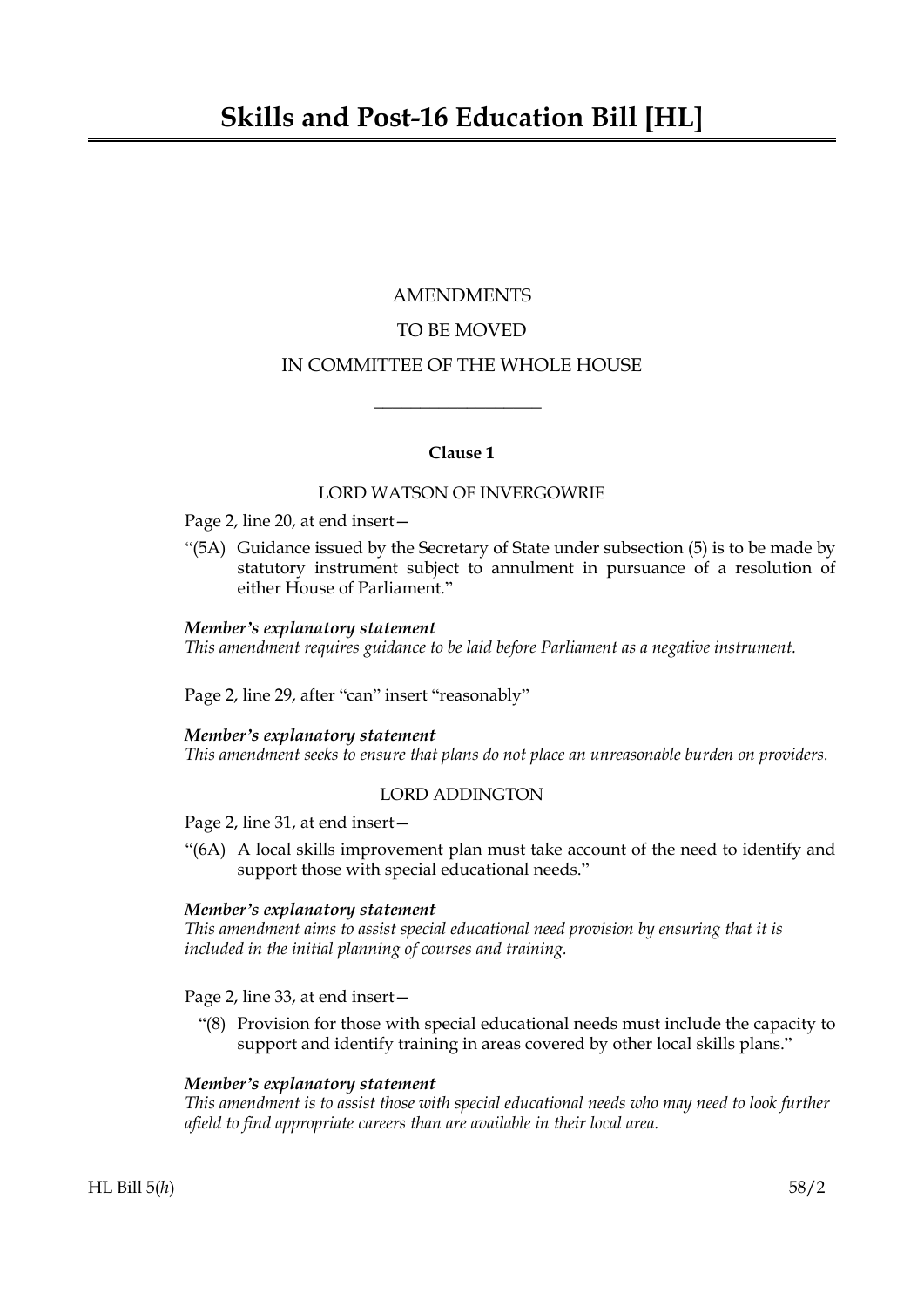LORD PATEL

Page 2, line 33, at end insert—

- "(8) The Secretary of State must publish a response to the local skills improvement plans published by the local designated bodies across England.
- (9) The response must include—
	- (a) a national skills map based on the skills needs identified in the local skills improvement plans, and
	- (b) an action plan outlining how the Secretary of State will support local areas to address the skills needs in their area."

#### *Member's explanatory statement*

*This amendment aims to ensure that there is not only a feeding in of national policy into local skills improvement plans, but also that local information and information about skills gaps is fed back into national policy making. This is to ensure that government can identify national skills shortages more easily and more quickly, and act accordingly.*

## **After Clause 1**

## LORD WATSON OF INVERGOWRIE

Insert the following new Clause—

## **"Publication of Local Skills Improvement Plans**

- (1) The Secretary of State must publish all local skills improvement plans on a website maintained on their behalf.
- (2) The Secretary of State must take all reasonable steps to provide a copy of a local skills improvement plan for a specified area to all relevant bodies including—
	- (a) schools providing 11 to 16 education to assist with careers information and advice,
	- (b) all post-16 education and training providers, including universities, school sixth forms, sixth form colleges, and adult and community learning providers, and
	- (c) any other bodies the Secretary of State considers appropriate.

#### *Member's explanatory statement*

*This amendment seeks to ensure that local skills improvement plans are published and distributed to schools and all post-16 education providers.*

#### **Clause 2**

## BARONESS SHEEHAN

Page 2, line 42, at end insert—

"(iii) the body has prepared a climate change and sustainability strategy,"

## *Member's explanatory statement*

*The purpose of this amendment is to ensure that when designating an employer representative body the Secretary of State must be satisfied that the body has prepared a climate change and sustainability strategy.*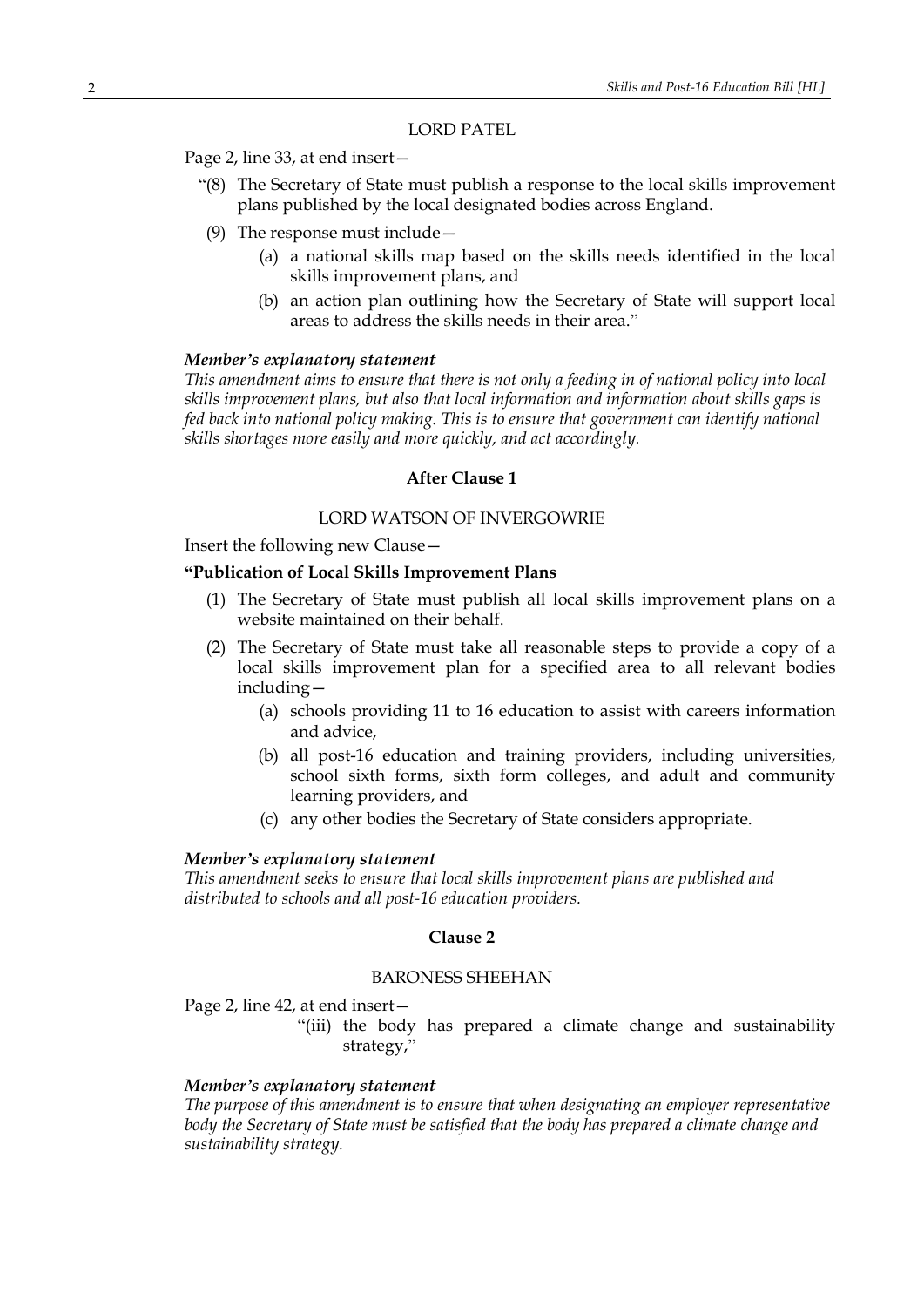## LORD PATEL

## Page 3, line 2, at end insert—

"(1A) In designating an eligible body as the employer representative body for the specified area, the Secretary of State must consult local education, business and enterprise groups, with the aim of ensuring local employers are represented on the body."

#### *Member's explanatory statement*

*This amendment looks to ensure that a range of employers of different sizes are represented on the employer representative body.*

## **Clause 5**

## LORD ADDINGTON

Page 5, line 33, leave out "from time to time" and insert "regularly"

#### *Member's explanatory statement*

*This amendment is to make sure that the needs of students and potential students are regularly considered and reviewed in decision-making.*

## BARONESS SHEEHAN

Page 5, line 34, at end insert "must consider whether such education or training aligns with the achievement of the United Kingdom's net zero target as contained in section 1 of the Climate Change Act 2008 (the target for 2050), and"

#### *Member's explanatory statement*

*This amendment provides that when a governing body reviews how well education or training meets local needs it must also consider whether it aligns with the achievement of the UK's net zero by 2050 target.*

## **Clause 6**

#### LORD WATSON OF INVERGOWRIE

Page 6, line 9, leave out subsection (2)

#### *Member's explanatory statement*

*This is a probing amendment to test what level or type of education or training will fall within the Institute's remit.*

Page 6, line 23, leave out "may" and insert "must"

#### *Member's explanatory statement*

*This amendment requires the Institute to report to the Secretary of State.*

Page 6, line 25, at end insert—

"(2A) The Secretary of State must lay the report before Parliament."

#### *Member's explanatory statement*

*This amendment requires the Secretary of State to lay the Institute's report before Parliament.*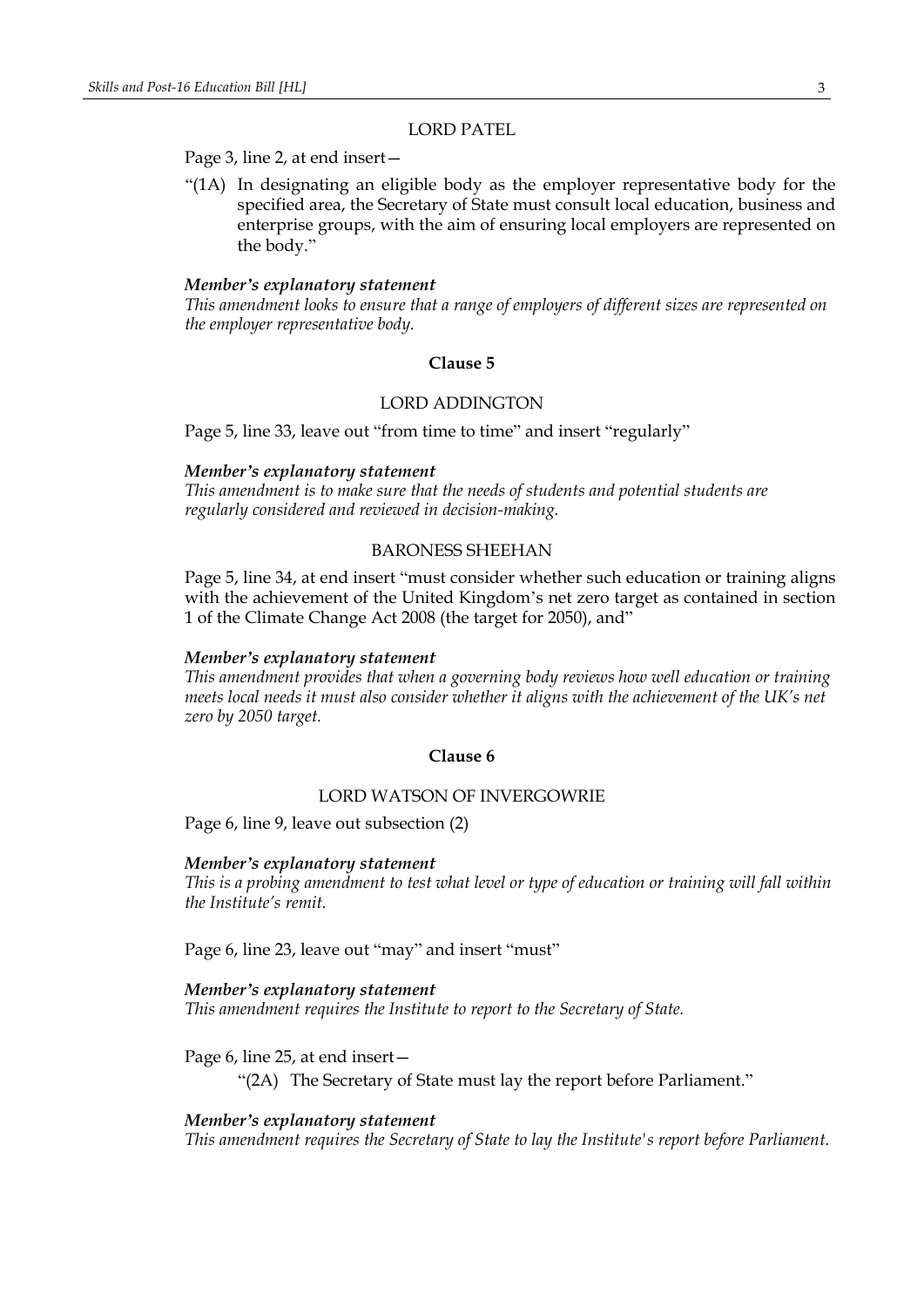# **Clause 7**

# LORD WATSON OF INVERGOWRIE

Page 8, line 22, leave out subsection (4)

#### *Member's explanatory statement*

*This amendment removes provisions to give the Institute new powers to approve technical qualifications.*

Page 11, line 20, after "State" insert "and such other persons as the Institute considers appropriate"

## *Member's explanatory statement*

*This amendment requires the Institute to consult appropriate persons before a decision to create or end a moratorium can be taken.*

## **Clause 8**

# LORD WATSON OF INVERGOWRIE

Page 12, line 20, after "qualifications" insert ", limited to T-levels and apprenticeships,"

## *Member's explanatory statement*

*This amendment seeks to ensure that the Institute's powers for the purpose of enabling approved technical education qualifications to be made available in areas of the UK other than England is limited to T-levels and apprenticeships.*

# **After Clause 13**

# LORD WATSON OF INVERGOWRIE

Insert the following new Clause—

## **"External Quality Assurance**

- (1) Within six months of the passing of this Act, the Secretary of State must by regulations make provision for Ofqual to provide external quality assurance of all apprenticeship end-point assessments.
- (2) Regulations under this section must prohibit the Institute for Apprenticeships and Technical Education from providing such external quality assurances.
- (3) Regulations under this section may not be made unless a draft of the instrument containing them has been laid before, and approved by resolution of, each House of Parliament."

# *Member's explanatory statement*

*This amendment places the external quality assurance (EQA) role that Ofqual exercises on a statutory footing.*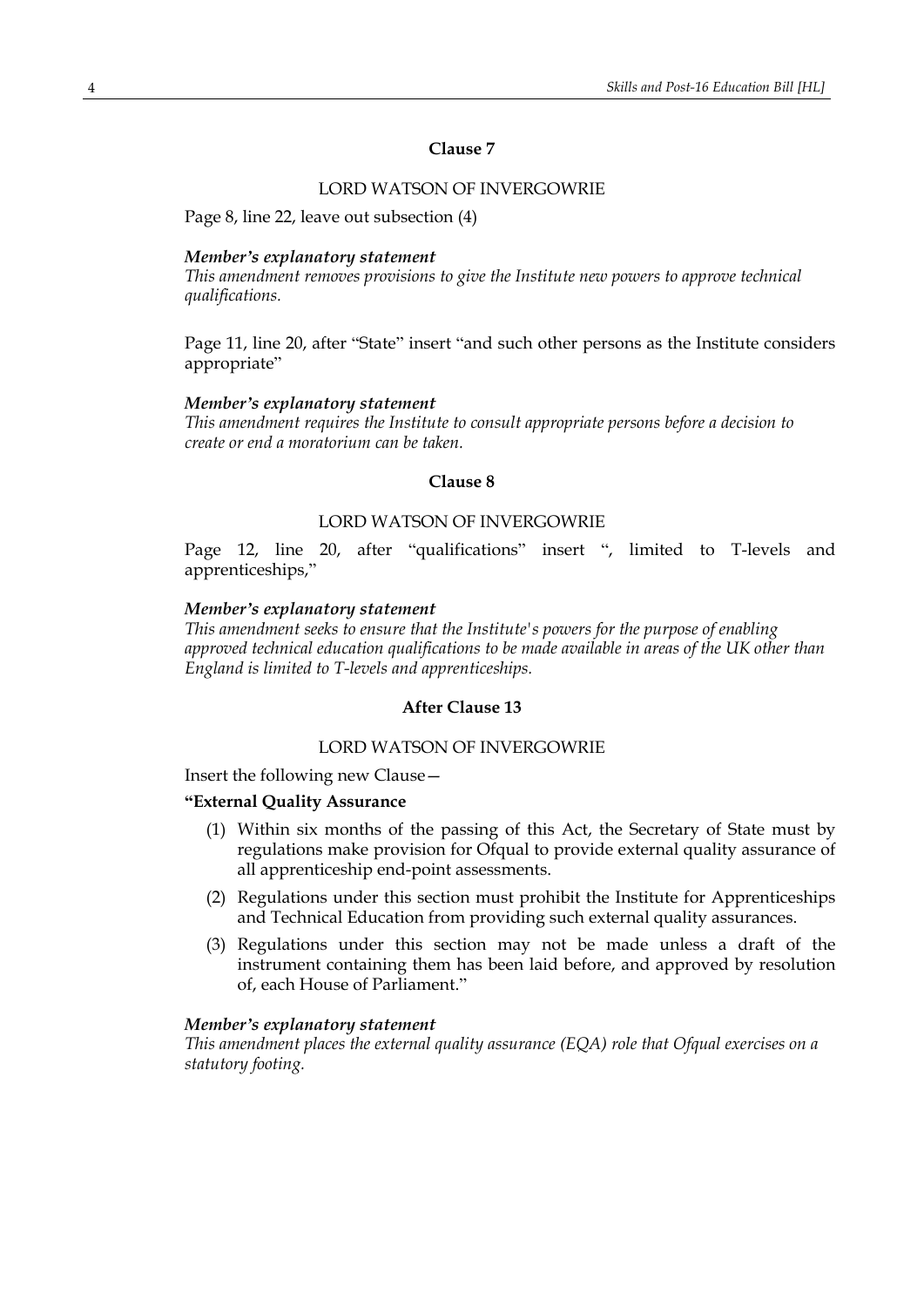## **Clause 18**

## BARONESS SHEEHAN

#### Page 22, line 27, at end insert—

"(f) relating to the relevant provider having adopted a climate change and sustainability strategy and making it available or being in the process of developing such a strategy."

#### *Member's explanatory statement*

*The purpose of this amendment is that when making regulations for a list of relevant providers who meet certain conditions, those conditions may include the relevant provider having adopted a climate change and sustainability strategy.*

## **Clause 19**

## BARONESS SHEEHAN

Page 23, line 15, at end insert—

"(aa) the relevant provider has adopted a climate change and sustainability strategy and delivery plan, and provides regular progress reports on emissions reductions,"

## *Member's explanatory statement*

*The purpose of this amendment is to provide that a funding authority must not enter into relevant funding arrangements with a relevant provider unless the relevant provider has adopted a climate change and sustainability strategy and delivery plan.*

# **After Clause 21**

# LORD CLARKE OF NOTTINGHAM LORD LAYARD

Insert the following new Clause—

#### **"Provision of opportunities for education and skills development**

- (1) Any person of any age has the right to free education on an approved course up to Level 3 supplied by an approved provider of further or technical education, if he or she has not already studied at that level.
- (2) Any approved provider must receive automatic in-year funding for any student covered by subsection (1), and supported by the Adult Education Budget, at a tariff rate set by the Secretary of State.
- (3) Any employer receiving apprenticeship funding shall spend at least two thirds of that funding on people who begin apprenticeships at Levels 2 and 3 before the age of 25."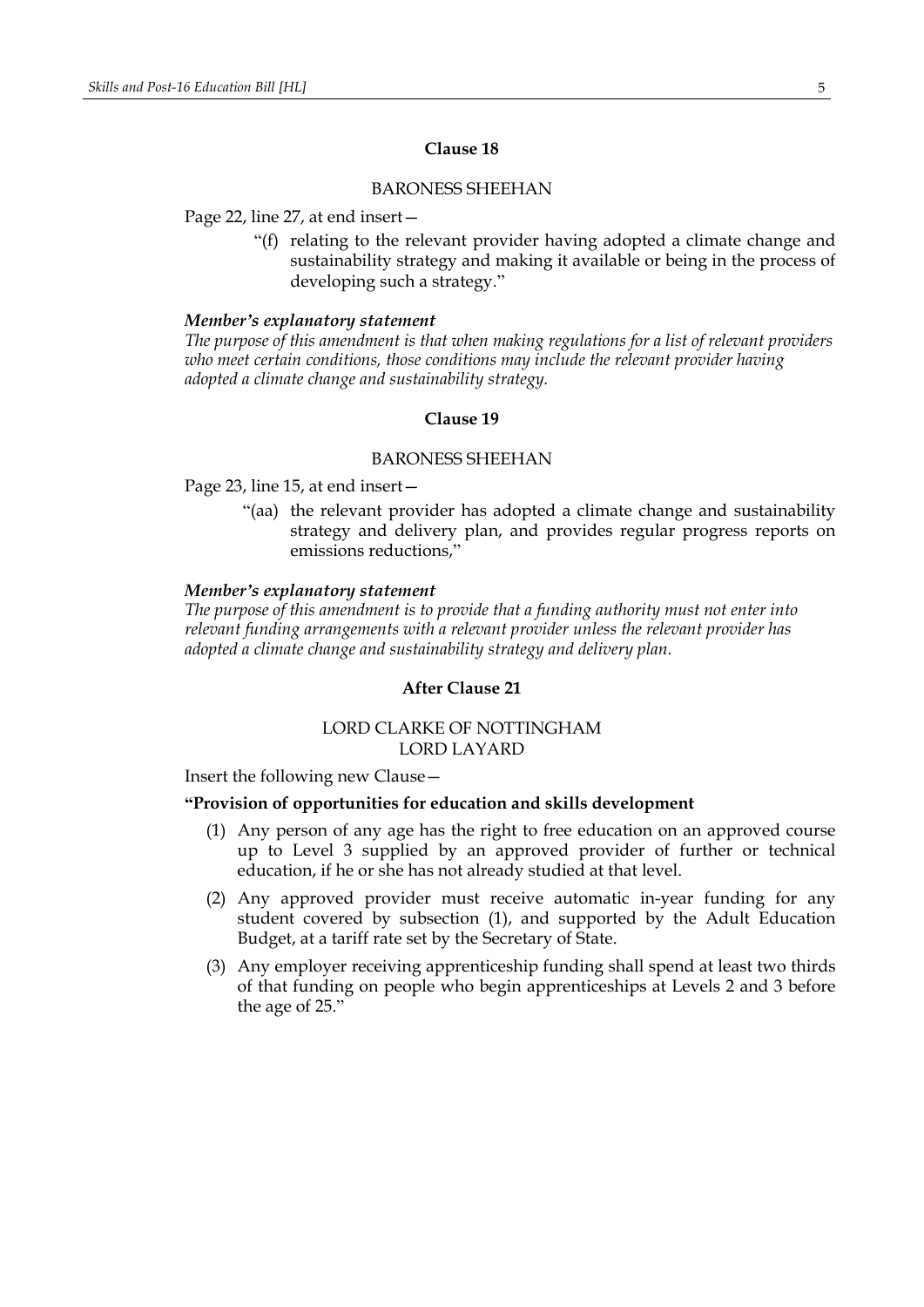# **After Clause 25**

# LORD PATEL

Insert the following new Clause—

# **"Duty to publish and update a careers strategy for England**

- (1) The Secretary of State must publish a strategy for the purposes of improving careers education for persons receiving education or training—
	- (a) in the course of further education;
	- (b) in the course of an approved apprenticeship;
	- (c) for the purposes of an approved technical education qualification; or
	- (d) for the purposes of approved steps towards occupational competence;

in England.

- (2) The strategy must be laid before each House of Parliament.
- (3) The strategy must be updated every three years.
- (4) With each review of the strategy the Secretary of State must also review the funding available to further education providers to meet the requirements laid out in the strategy."

#### *Member's explanatory statement*

*This amendment looks to ensure that there is always an up-to-date careers strategy in England.*

Insert the following new Clause—

# **"Careers hubs in England**

The Secretary of State must ensure that all further education providers in England have access to support, training, guidance and specialist advice via a careers hub, as defined by the Careers & Enterprise Company, in their local area."

## *Member's explanatory statement*

*This new Clause is looking to ensure that all further education providers in England will be able to access the support, training and guidance that careers hubs can offer.*